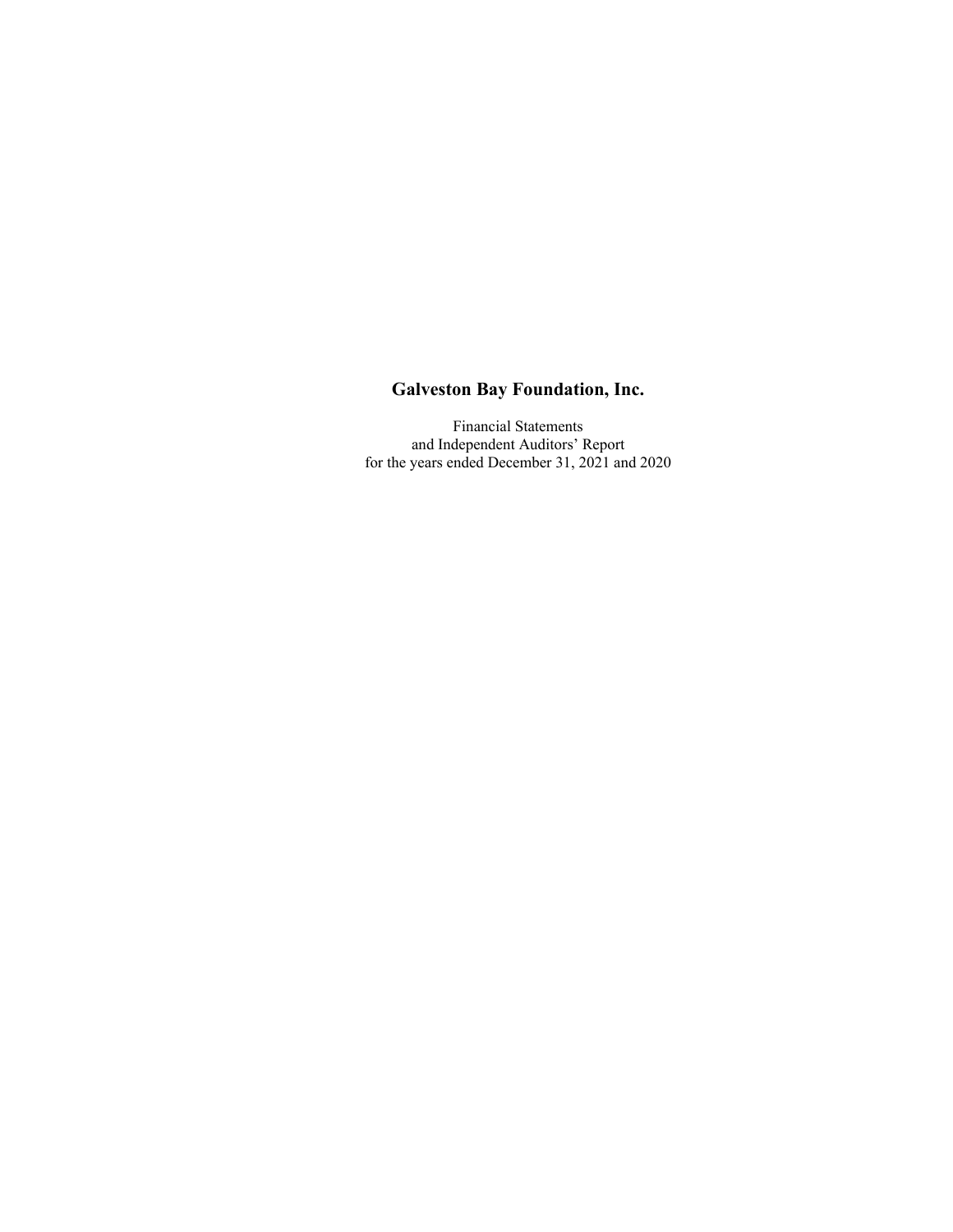Table of Contents

|                                                                              | Page |
|------------------------------------------------------------------------------|------|
| <b>Independent Auditors' Report</b>                                          | 1    |
| <b>Financial Statements:</b>                                                 |      |
| Statements of Financial Position as of December 31, 2021 and 2020            | 3    |
| Statement of Activities for the year ended December 31, 2021                 | 4    |
| Statement of Activities for the year ended December 31, 2020                 | 5    |
| Statement of Functional Expenses for the year ended December 31, 2021        | 6    |
| Statement of Functional Expenses for the year ended December 31, 2020        | 7    |
| Statements of Cash Flows for the years ended December 31, 2021 and 2020      | 8    |
| Notes to Financial Statements for the years ended December 31, 2021 and 2020 | 9    |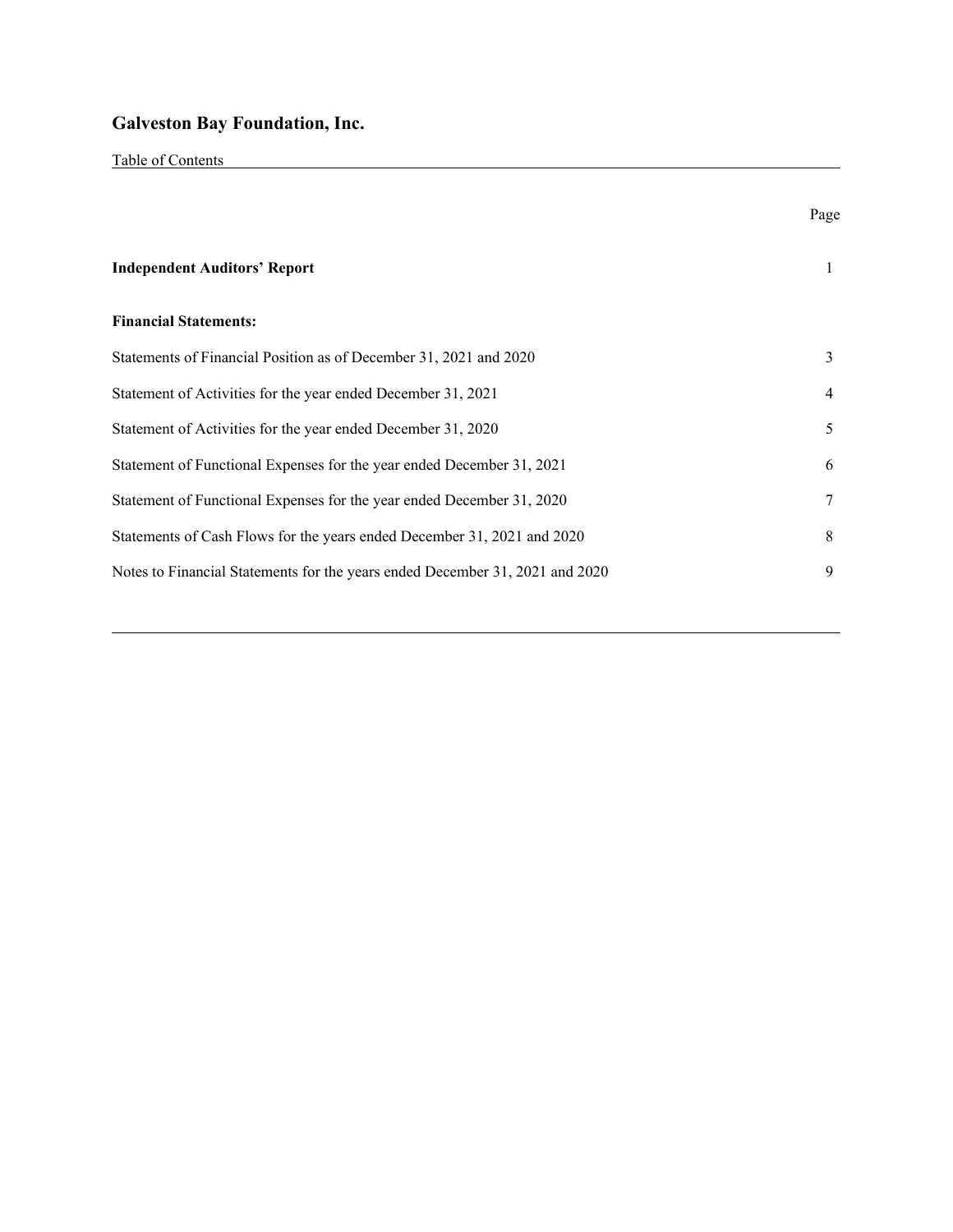#### **Independent Auditors' Report**

To the Board of Directors of Galveston Bay Foundation, Inc.:

#### **Report on the Audit of the Financial Statements**

#### *Opinion*

We have audited the financial statements of Galveston Bay Foundation, Inc. (the Foundation), which comprise the statements of financial position as of December 31, 2021 and 2020, and the related statements of activities, of functional expenses, and of cash flows for the years then ended, and the related notes to the financial statements.

In our opinion, the accompanying financial statements present fairly, in all material respects, the financial position of the Foundation as of December 31, 2021 and 2020, and the changes in its net assets and its cash flows for the years then ended in accordance with accounting principles generally accepted in the United States of America.

#### *Basis for Opinion*

We conducted our audits in accordance with auditing standards generally accepted in the United States of America and the standards applicable to financial audits contained in *Government Auditing Standards*, issued by the Comptroller General of the United States. Our responsibilities under those standards are further described in the *Auditors' Responsibilities for the Audit of the Financial Statements* section of our report. We are required to be independent of the Foundation and to meet our other ethical responsibilities in accordance with the relevant ethical requirements relating to our audits. We believe that the audit evidence we have obtained is sufficient and appropriate to provide a basis for our audit opinion.

#### *Responsibilities of Management for the Financial Statements*

Management is responsible for the preparation and fair presentation of the financial statements in accordance with accounting principles generally accepted in the United States of America, and for the design, implementation, and maintenance of internal control relevant to the preparation and fair presentation of financial statements that are free from material misstatement, whether due to fraud or error.

In preparing the financial statements, management is required to evaluate whether there are conditions or events, considered in the aggregate, that raise substantial doubt about the Foundation's ability to continue as a going concern for one year after the date that the financial statements are available to be issued.

### *Auditors' Responsibilities for the Audit of the Financial Statements*

Our objectives are to obtain reasonable assurance about whether the financial statements as a whole are free from material misstatement, whether due to fraud or error, and to issue an auditors' report that includes our opinion. Reasonable assurance is a high level of assurance but is not absolute assurance and therefore is not a guarantee that an audit conducted in accordance with generally accepted auditing standards and *Government Auditing Standards* will always detect a material misstatement when it exists. The risk of not detecting a material misstatement resulting from fraud is higher than for one resulting from error, as fraud may involve collusion, forgery, intentional omissions, misrepresentations, or the override of internal control. Misstatements are considered material if there is a substantial likelihood that, individually or in the aggregate, they would influence the judgment made by a reasonable user based on the financial statements.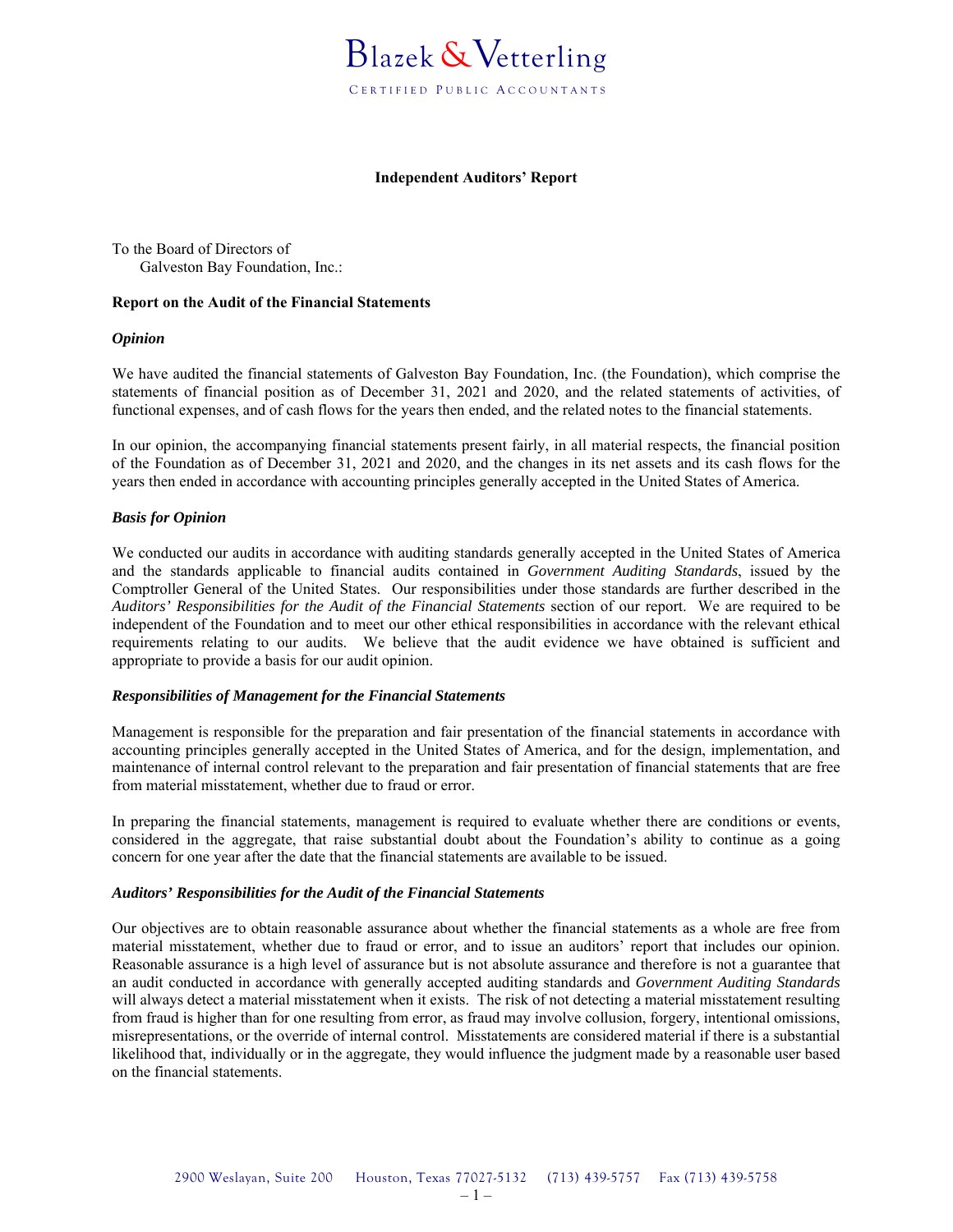In performing an audit in accordance with generally accepted auditing standards and *Government Auditing Standards*, we:

- Exercise professional judgment and maintain professional skepticism throughout the audit.
- Identify and assess the risks of material misstatement of the financial statements, whether due to fraud or error, and design and perform audit procedures responsive to those risks. Such procedures include examining, on a test basis, evidence regarding the amounts and disclosures in the financial statements.
- Obtain an understanding of internal control relevant to the audit in order to design audit procedures that are appropriate in the circumstances, but not for the purpose of expressing an opinion on the effectiveness of the Foundation's internal control. Accordingly, no such opinion is expressed.
- Evaluate the appropriateness of accounting policies used and the reasonableness of significant accounting estimates made by management, as well as evaluate the overall presentation of the financial statements.
- Conclude whether, in our judgment, there are conditions or events, considered in the aggregate, that raise substantial doubt about the Foundation's ability to continue as a going concern for a reasonable period of time.

We are required to communicate with those charged with governance regarding, among other matters, the planned scope and timing of the audit, significant audit findings, and certain internal control related matters that we identified during the audit.

### **Report Required by Government Auditing Standards**

In accordance with *Government Auditing Standards*, we have also issued our report dated May 23, 2022 on our consideration of the Foundation's internal control over financial reporting and on our tests of its compliance with certain provisions of laws, regulations, contracts, and grant agreements and other matters. The purpose of that report is solely to describe the scope of our testing of internal control over financial reporting and compliance and the results of that testing, and not to provide an opinion on the effectiveness of the Foundation's internal control over financial reporting or on compliance. That report is an integral part of an audit performed in accordance with *Government Auditing Standards* in considering the Foundation's internal control over financial reporting and compliance.

Blazek & Vetterling

May 23, 2022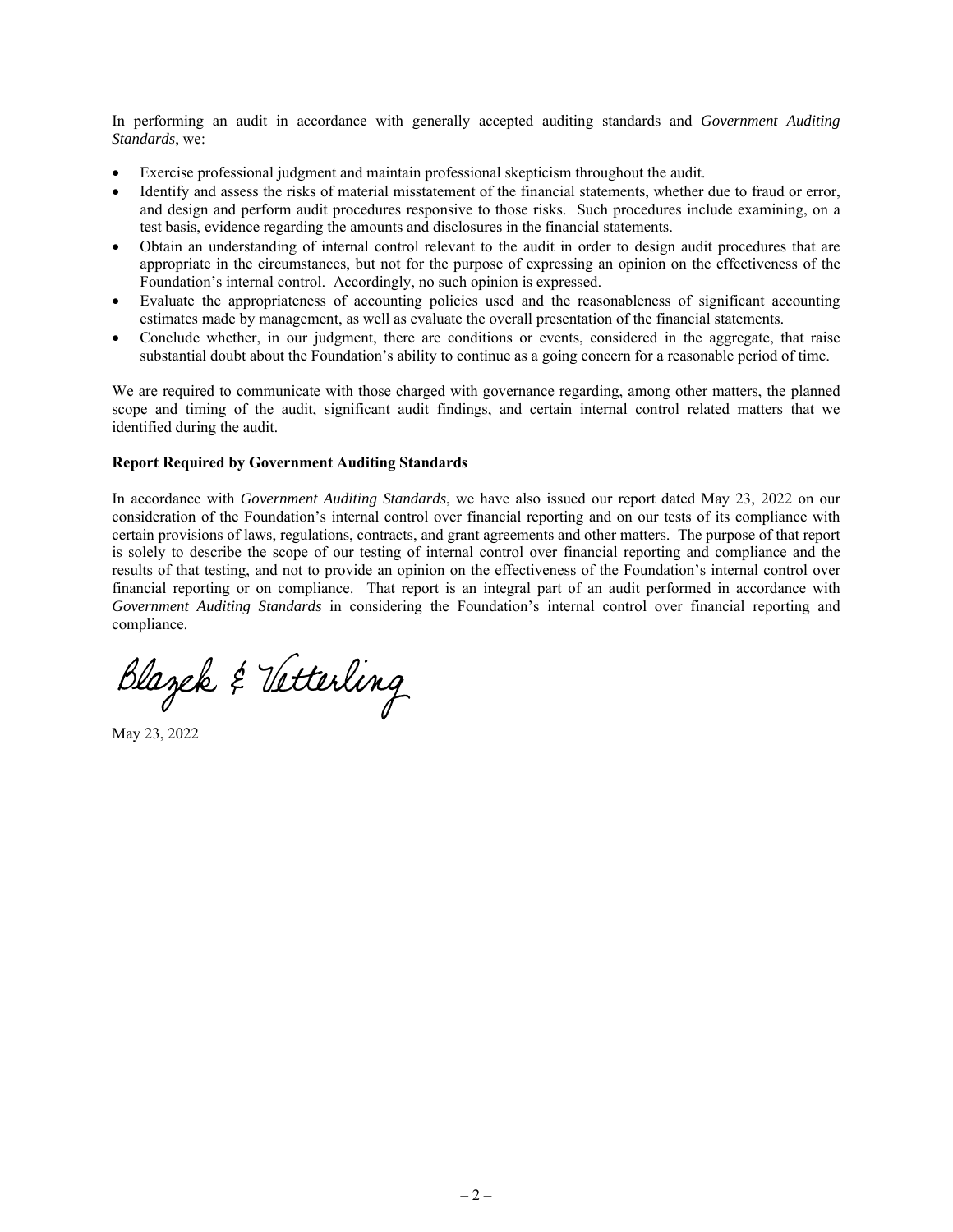Statements of Financial Position as of December 31, 2021 and 2020

|                                                                                                                                                                                                                                                        | 2021                                                      | 2020                                                      |
|--------------------------------------------------------------------------------------------------------------------------------------------------------------------------------------------------------------------------------------------------------|-----------------------------------------------------------|-----------------------------------------------------------|
| <b>ASSETS</b>                                                                                                                                                                                                                                          |                                                           |                                                           |
| Current assets:<br>Cash (Note 3)<br>Prepaids and other receivables<br>Contributions and grants receivable (Note 4)<br>Contributed use of property (Note 5)                                                                                             | \$<br>2,877,823<br>55,301<br>842,925<br>55,831            | 2,092,687<br>S.<br>152,494<br>986,032<br>55,831           |
| Total current assets                                                                                                                                                                                                                                   | 3,831,880                                                 | 3,287,044                                                 |
| Cash held for board-designated reserves (Note 3)<br>Cash restricted for capital campaign (Note 3)<br>Contributions receivable for capital campaign, net (Note 4)<br>Contributed use of property – long-term portion (Note 5)<br>Property, net (Note 5) | 440,000<br>3,242,727<br>1,063,279<br>16,767<br>19,227,935 | 230,000<br>2,116,202<br>1,003,153<br>72,598<br>11,682,818 |
| <b>TOTAL ASSETS</b>                                                                                                                                                                                                                                    | \$27,822,588                                              | \$18,391,815                                              |
| LIABILITIES AND NET ASSETS<br>Current liabilities:<br>Accounts payable and other accrued liabilities<br>Construction payable<br>Refundable advances<br>Notes payable – current portion ( <i>Note</i> 7)                                                | \$<br>188,059<br>48,754<br>89,940<br>14,394               | \$<br>309,250<br>7,144<br>41,092<br>113,717               |
| Total current liabilities<br>Funds held for others<br>Notes payable – long-term portion ( <i>Note</i> 7)                                                                                                                                               | 341,147<br>155,476                                        | 471,203<br>155,476                                        |
| Total liabilities                                                                                                                                                                                                                                      | 579,025<br>1,075,648                                      | 593,420<br>1,220,099                                      |
| Net assets:<br>Without donor restrictions (Note 8)<br>With donor restrictions (Note 9)<br>Total net assets                                                                                                                                             | 19,426,201<br>7,320,739<br>26,746,940                     | 11,794,694<br>5,377,022<br><u>17,171,716</u>              |
| TOTAL LIABILITIES AND NET ASSETS                                                                                                                                                                                                                       | \$27,822,588                                              | \$18,391,815                                              |
|                                                                                                                                                                                                                                                        |                                                           |                                                           |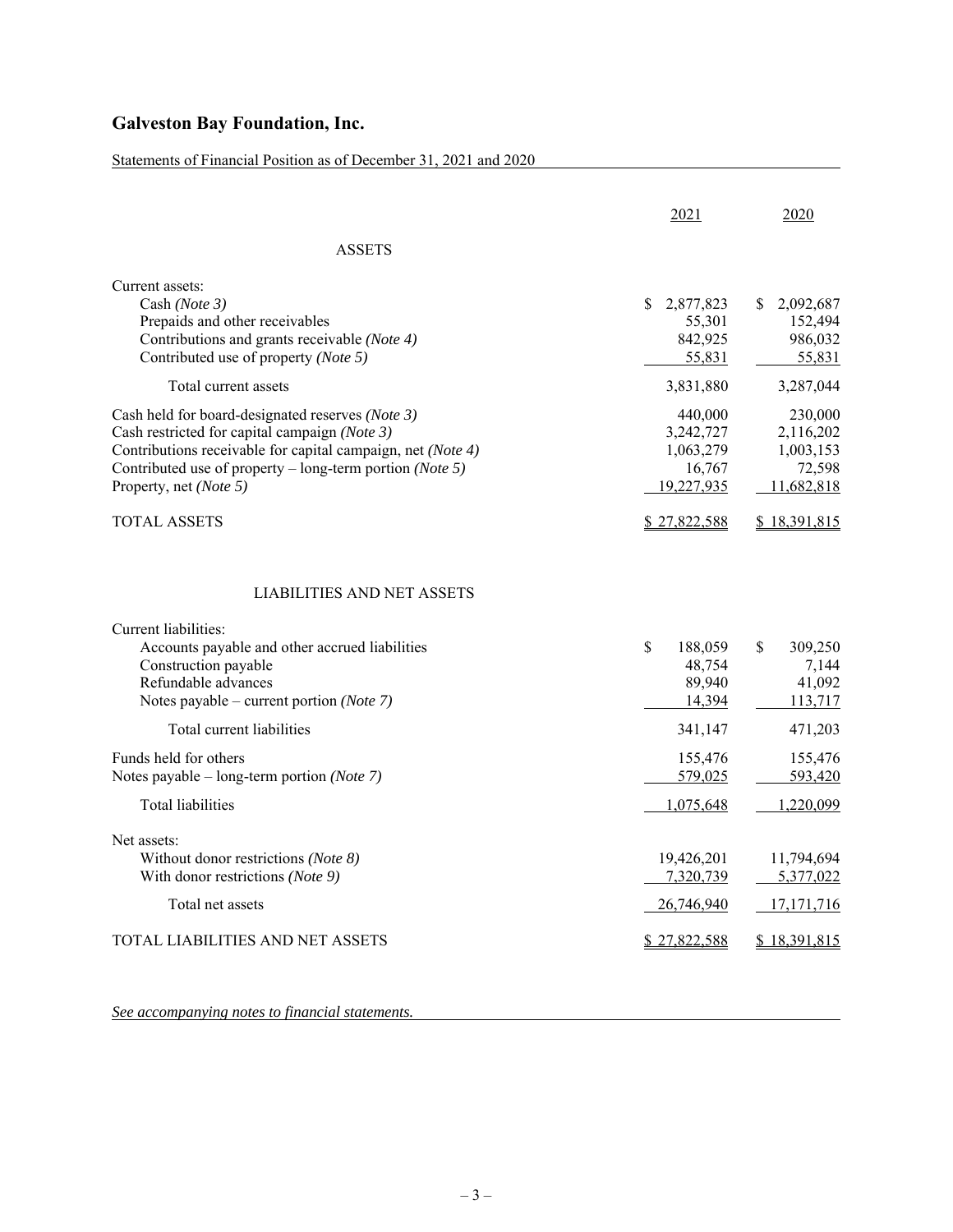Statement of Activities for the year ended December 31, 2021

|                                                        | WITHOUT DONOR<br><b>RESTRICTIONS</b> | WITH DONOR<br><b>RESTRICTIONS</b> | <b>TOTAL</b>          |
|--------------------------------------------------------|--------------------------------------|-----------------------------------|-----------------------|
| <b>OPERATING REVENUE:</b><br>Contributions and grants: |                                      |                                   |                       |
| Grant revenue (Note 10)                                |                                      | \$15,620,502                      | \$15,620,502          |
| Other contributions                                    | S<br>1,244,561                       | 1,373,614                         | 2,618,175             |
| Donated conservation easements (Note 6)                | 625,405<br>641,621                   |                                   | 625,405               |
| Special events<br>Costs of direct donor benefits       | (179, 255)                           |                                   | 641,621<br>(179, 255) |
| Program fees and other income                          | 91,864                               |                                   | 91,864                |
| Total operating revenue                                | 2,424,196                            | 16,994,116                        | 19,418,312            |
| Net assets released from restrictions:                 |                                      |                                   |                       |
| Program expenditures                                   | 16,740,973                           | (16,740,973)                      |                       |
| Time-restricted                                        | 6,600                                | (6,600)                           |                       |
| Capital campaign expenditures                          | 210,200                              | (210,200)                         |                       |
| Total                                                  | 19,381,969                           | 36,343                            | 19,418,312            |
| <b>OPERATING EXPENSES:</b>                             |                                      |                                   |                       |
| Program services:                                      |                                      |                                   |                       |
| Conservation<br>Education                              | 9,186,389<br>802,375                 |                                   | 9,186,389<br>802,375  |
| Advocacy                                               | 393,487                              |                                   | 393,487               |
| Research                                               | 122,414                              |                                   | 122,414               |
| Total program services                                 | 10,504,665                           |                                   | 10,504,665            |
| Supporting services:                                   |                                      |                                   |                       |
| Management and general                                 | 502,607                              |                                   | 502,607               |
| Fundraising                                            | 853,984                              |                                   | 853,984               |
| Total operating expenses                               | 11,861,256                           |                                   | 11,861,256            |
| CHANGES IN NET ASSETS FROM OPERATIONS                  | 7,520,713                            | 36,343                            | 7,557,056             |
| OTHER CHANGES IN NET ASSETS:                           |                                      |                                   |                       |
| Capital campaign contributions                         |                                      | 2,018,168                         | 2,018,168             |
| Forgiveness of debt                                    | 100,000                              | (100,000)                         |                       |
| Capital property additions                             | 10,794                               | (10, 794)                         |                       |
| <b>CHANGES IN NET ASSETS</b>                           | 7,631,507                            | 1,943,717                         | 9,575,224             |
| Net assets, beginning of year                          | 11,794,694                           | 5,377,022                         | <u>17,171,716</u>     |
| Net assets, end of year                                | \$19,426,201                         | 7,320,739                         | \$26,746,940          |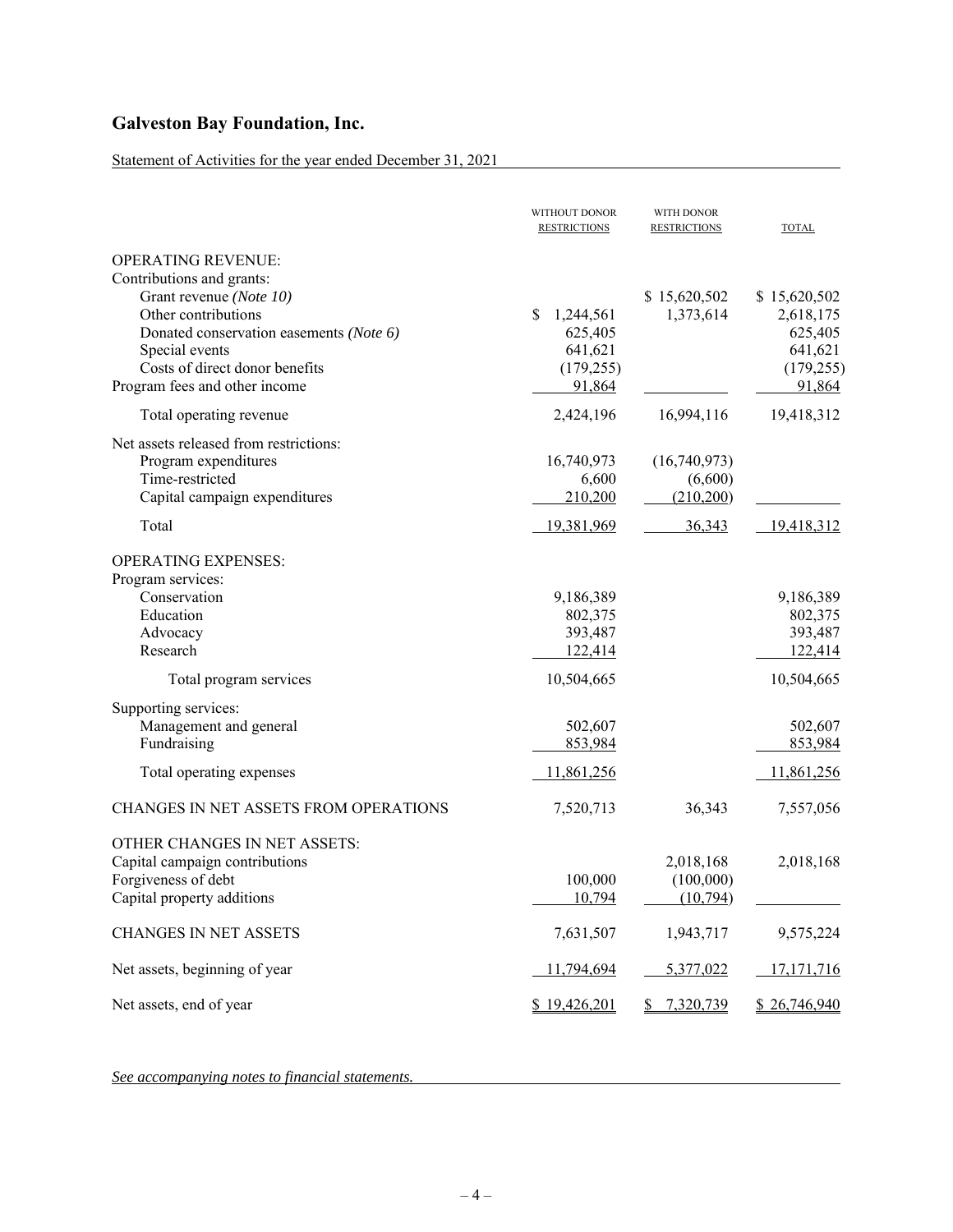# Statement of Activities for the year ended December 31, 2020

|                                                                                                                                                                                                                                         | WITHOUT DONOR<br><b>RESTRICTIONS</b>                           | WITH DONOR<br><b>RESTRICTIONS</b>      | <b>TOTAL</b>                                                                |
|-----------------------------------------------------------------------------------------------------------------------------------------------------------------------------------------------------------------------------------------|----------------------------------------------------------------|----------------------------------------|-----------------------------------------------------------------------------|
| <b>OPERATING REVENUE:</b><br>Contributions and grants:<br>Grant revenue (Note 10)<br>Other contributions<br>Donated conservation easement (Note 6)<br>Special events<br>Costs of direct donor benefits<br>Program fees and other income | \$<br>1,301,983<br>1,600,000<br>388,489<br>(24,711)<br>176,864 | \$<br>5,838,366<br>1,072,324           | \$<br>5,838,366<br>2,374,307<br>1,600,000<br>388,489<br>(24,711)<br>176,864 |
| Total operating revenue                                                                                                                                                                                                                 | 3,442,625                                                      | 6,910,690                              | 10,353,315                                                                  |
| Net assets released from restrictions:<br>Program expenditures<br>Time-restricted<br>Capital campaign expenditures                                                                                                                      | 6,867,296<br>100,000<br>168,823                                | (6,867,296)<br>(100,000)<br>(168, 823) |                                                                             |
| Total                                                                                                                                                                                                                                   | 10,578,744                                                     | (225, 429)                             | 10,353,315                                                                  |
| <b>OPERATING EXPENSES:</b><br>Program services:<br>Conservation<br>Education                                                                                                                                                            | 7,260,117<br>634,384                                           |                                        | 7,260,117<br>634,384                                                        |
| Advocacy<br>Research                                                                                                                                                                                                                    | 341,125<br>114,243                                             |                                        | 341,125<br>114,243                                                          |
| Total program services                                                                                                                                                                                                                  | 8,349,869                                                      |                                        | 8,349,869                                                                   |
| Supporting services:<br>Management and general<br>Fundraising                                                                                                                                                                           | 415,598<br>699,365                                             |                                        | 415,598<br>699,365                                                          |
| Total operating expenses                                                                                                                                                                                                                | 9,464,832                                                      |                                        | 9,464,832                                                                   |
| <b>CHANGES IN NET ASSETS FROM OPERATIONS</b>                                                                                                                                                                                            | 1,113,912                                                      | (225, 429)                             | 888,483                                                                     |
| OTHER CHANGES IN NET ASSETS:<br>Capital campaign contributions<br>Release from restrictions for debt payments                                                                                                                           | 1,940,300                                                      | 1,143,176<br>(1,940,300)               | 1,143,176                                                                   |
| <b>CHANGES IN NET ASSETS</b>                                                                                                                                                                                                            | 3,054,212                                                      | (1,022,553)                            | 2,031,659                                                                   |
| Net assets, beginning of year                                                                                                                                                                                                           | 8,740,482                                                      | 6,399,575                              | 15,140,057                                                                  |
| Net assets, end of year                                                                                                                                                                                                                 | \$11,794,694                                                   | \$5,377,022                            | \$17,171,716                                                                |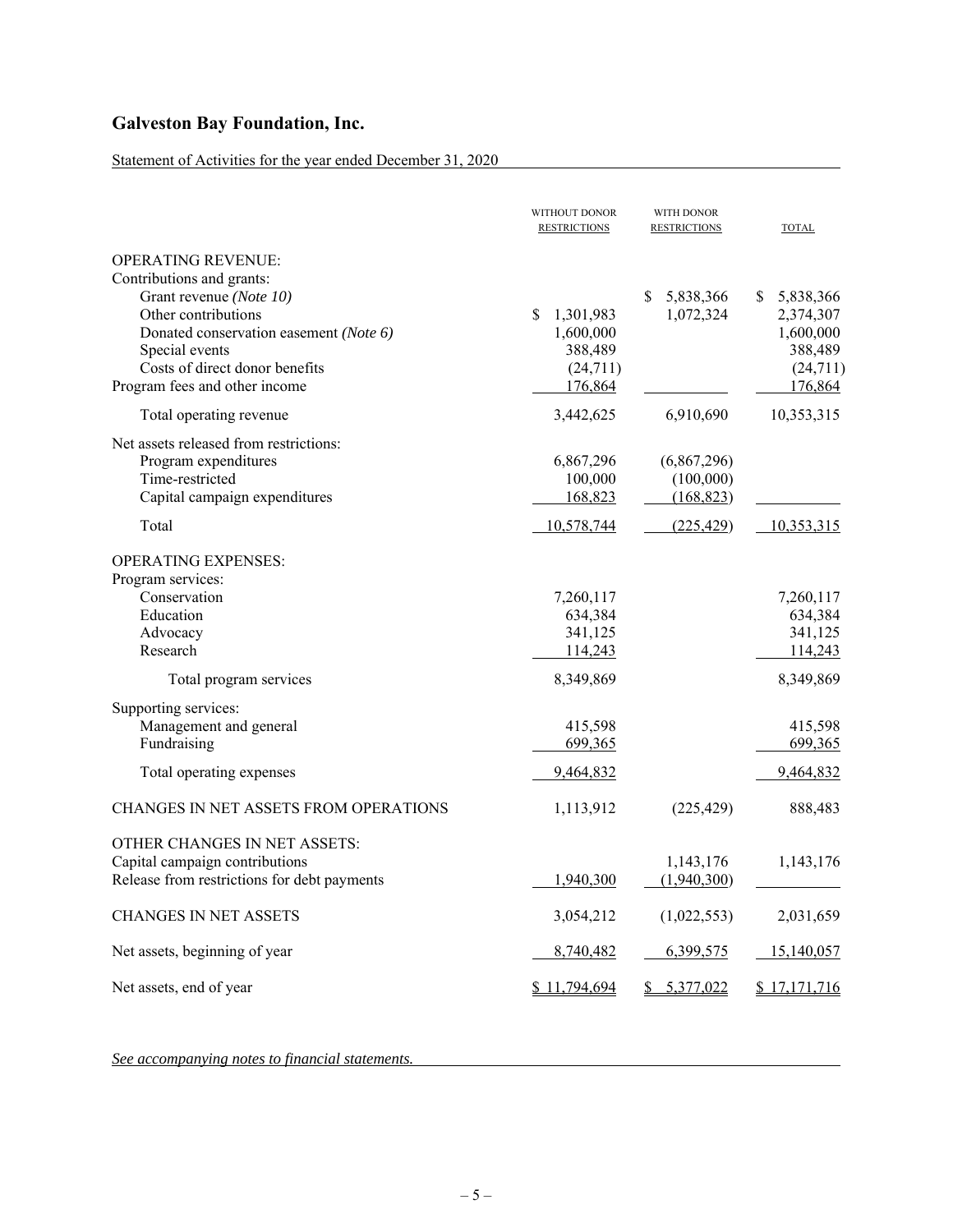## Statement of Functional Expenses for the year ended December 31, 2021

| <b>EXPENSES</b>                           | CONSERVATION |    | <b>EDUCATION</b> |    | <b>ADVOCACY</b> |               | <b>RESEARCH</b> | <b>TOTAL</b><br><b>PROGRAM</b><br><b>SERVICES</b> |    | MANAGEMENT<br><b>AND</b><br><b>GENERAL</b> |     | <b>FUNDRAISING</b> | <b>TOTAL</b> |
|-------------------------------------------|--------------|----|------------------|----|-----------------|---------------|-----------------|---------------------------------------------------|----|--------------------------------------------|-----|--------------------|--------------|
| Salaries and related expenses             | 538,837      | -S | 405,720          | -S | 192,754         | <sup>\$</sup> | 57,835          |                                                   |    | 333,631                                    | \$. | 484,983            | \$2,013,760  |
| Grants of land and conservation easements | 3,751,446    |    |                  |    |                 |               | 12,485          | 3,763,931                                         |    | 10                                         |     |                    | 3,763,941    |
| Contracted materials and services         | 3,467,281    |    | 74,578           |    | 77,406          |               | 29,986          | 3,649,251                                         |    | 13,400                                     |     | 44,702             | 3,707,353    |
| Conservation easement consideration       | 1,089,696    |    |                  |    |                 |               |                 | 1,089,696                                         |    |                                            |     |                    | 1,089,696    |
| Supplies and materials                    | 98,464       |    | 50,500           |    | 234             |               | 6,913           | 156,111                                           |    | 18,826                                     |     | 69,240             | 244,177      |
| Event fees and supplies                   | 30,048       |    | 127,519          |    |                 |               | 135             | 157,702                                           |    | 1,275                                      |     | 11,354             | 170,331      |
| Depreciation                              | 50,711       |    | 28,920           |    | 6,436           |               | 5,806           | 91,873                                            |    | 28,010                                     |     | 19,954             | 139,837      |
| Professional and technical services       | 45           |    | 40               |    |                 |               |                 | 85                                                |    | 12,151                                     |     | 120,083            | 132,319      |
| External communications and advertising   | 1,214        |    | 3,856            |    | 104,602         |               | 1,759           | 111,431                                           |    | 11                                         |     | 4,592              | 116,034      |
| Occupancy                                 | 84,093       |    | 16,085           |    | 2,269           |               | 2,379           | 104,826                                           |    | 4,569                                      |     | 5,412              | 114,807      |
| Insurance                                 | 23,532       |    | 20,559           |    | 3,460           |               | 3,121           | 50,672                                            |    | 27,880                                     |     | 8,184              | 86,736       |
| Legal and accounting services             | 24,280       |    | 227              |    | 400             |               | 180             | 25,087                                            |    | 60,424                                     |     |                    | 85,511       |
| Interest expense                          |              |    | 28,920           |    |                 |               |                 | 28,920                                            |    |                                            |     |                    | 28,920       |
| Printing and publications                 | 2,507        |    | 5,629            |    | 406             |               | 459             | 9,001                                             |    | 167                                        |     | 15,102             | 24,270       |
| Postage and shipping                      | 1,162        |    | 118              |    | 6               |               |                 | 1,286                                             |    | 664                                        |     | 22,303             | 24,253       |
| Membership dues and subscriptions         | 11,450       |    | 150              |    | 4,650           |               | 250             | 16,500                                            |    | 800                                        |     | 4,786              | 22,086       |
| Travel, meals and entertainment           | 5,240        |    | 12,588           |    | 754             |               | 317             | 18,899                                            |    | 253                                        |     | 1,048              | 20,200       |
| Conferences and workshops                 | 2,585        |    | 724              |    | 110             |               | 160             | 3,579                                             |    | 224                                        |     | 757                | 4,560        |
| Other                                     | 3,798        |    | 26,242           |    |                 |               | 629             | 30,669                                            |    | 312                                        |     | 41,484             | 72,465       |
| Total expenses                            | \$9,186,389  |    | 802,375          |    | 393,487         | S             | 122,414         | \$10,504,665                                      | S. | 502,607                                    |     | 853,984            | 11,861,256   |
| Costs of direct donor benefits            |              |    |                  |    |                 |               |                 |                                                   |    |                                            |     |                    | 179,255      |
| Total                                     |              |    |                  |    |                 |               |                 |                                                   |    |                                            |     |                    | \$12,040,511 |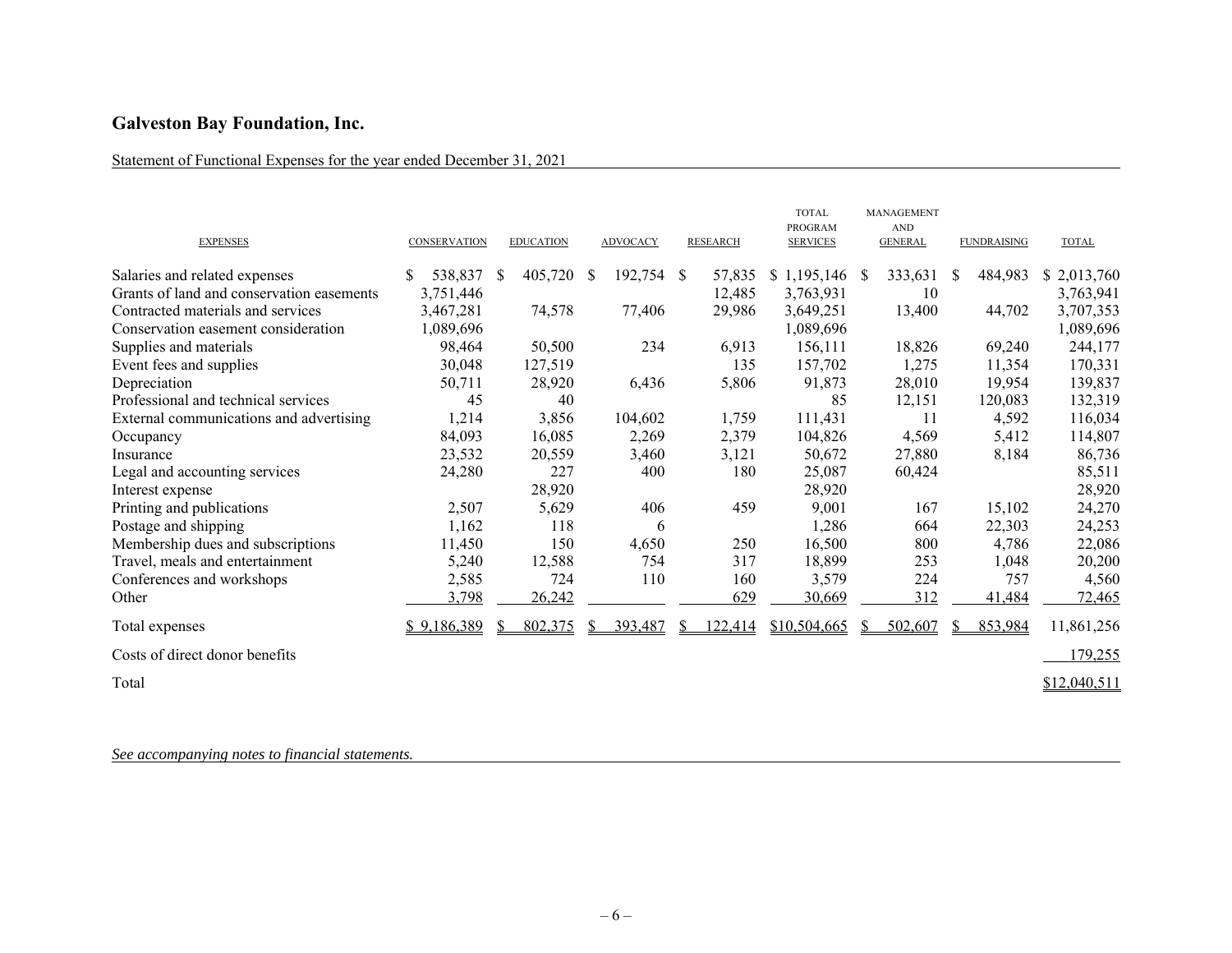## Statement of Functional Expenses for the year ended December 31, 2020

| <b>EXPENSES</b>                           | CONSERVATION | <b>EDUCATION</b> |     | <b>ADVOCACY</b> |              | <b>RESEARCH</b> | <b>TOTAL</b><br><b>PROGRAM</b><br><b>SERVICES</b> |    | MANAGEMENT<br><b>AND</b><br><b>GENERAL</b> |   | <b>FUNDRAISING</b> | <b>TOTAL</b> |
|-------------------------------------------|--------------|------------------|-----|-----------------|--------------|-----------------|---------------------------------------------------|----|--------------------------------------------|---|--------------------|--------------|
| Salaries and related expenses             | 487,979      | 422,791<br>-S    |     | 266,229<br>S    | <sup>S</sup> | 69,205          | \$1,246,204                                       | -S | 301,185                                    | S | 457,453            | \$2,004,842  |
| Grants of land and conservation easements | 3,844,019    |                  |     |                 |              | 6,321           | 3,850,340                                         |    |                                            |   |                    | 3,850,340    |
| Contracted materials and services         | 1,090,644    | 31,053           |     | 39,116          |              | 25,392          | 1,186,205                                         |    | 1,800                                      |   | 10,129             | 1,198,134    |
| Conservation easement consideration       | 1,600,000    |                  |     |                 |              |                 | 1,600,000                                         |    |                                            |   |                    | 1,600,000    |
| Supplies and materials                    | 70,124       | 46,580           |     | 795             |              | 3,146           | 120,645                                           |    | 4,571                                      |   | 32,733             | 157,949      |
| Event fees and supplies                   | 2,253        | 39,526           |     | 5,892           |              |                 | 47,671                                            |    | 20                                         |   | 7,734              | 55,425       |
| Depreciation                              | 24,043       | 21,958           |     | 6,323           |              | 2,899           | 55,223                                            |    | 13,661                                     |   | 11,560             | 80,444       |
| Professional and technical services       |              |                  | 365 |                 |              |                 | 365                                               |    | 270                                        |   | 95,937             | 96,572       |
| External communications and advertising   | 798          | 1,106            |     | 270             |              | 38              | 2,212                                             |    |                                            |   | 2,833              | 5,045        |
| Occupancy                                 | 83,003       | 24,019           |     | 7,213           |              | 3,561           | 117,796                                           |    | 7,759                                      |   | 12,749             | 138,304      |
| Insurance                                 | 18,135       | 20,894           |     | 4,969           |              | 2,236           | 46,234                                            |    | 19,259                                     |   | 7,042              | 72,535       |
| Legal and accounting services             | 14,736       |                  |     |                 |              |                 | 14,736                                            |    | 33,326                                     |   | 10,131             | 58,193       |
| Interest expense                          |              |                  |     |                 |              |                 |                                                   |    | 31,634                                     |   |                    | 31,634       |
| Printing and publications                 | 2,323        | 14,010           |     | 870             |              | 180             | 17,383                                            |    | 381                                        |   | 14,195             | 31,959       |
| Postage and shipping                      | 56           |                  | 769 |                 |              | 13              | 845                                               |    | 594                                        |   | 5,102              | 6,541        |
| Membership dues and subscriptions         | 9,050        |                  | 200 | 6,150           |              | 212             | 15,612                                            |    | 367                                        |   | 5,602              | 21,581       |
| Travel, meals and entertainment           | 5,776        | 3,021            |     | 2,131           |              | 487             | 11,415                                            |    | 335                                        |   | 2,976              | 14,726       |
| Conferences and workshops                 | 3,955        |                  | 627 | 1,108           |              | 129             | 5,819                                             |    |                                            |   | 1,247              | 7,066        |
| Other                                     | 3,223        | 7,465            |     | 52              |              | 424             | 11,164                                            |    | 436                                        |   | 21,942             | 33,542       |
| Total expenses                            | \$7,260,117  | 634,384          |     | 341,125         |              | 114,243         | \$8,349,869                                       |    | 415,598                                    |   | 699,365            | 9,464,832    |
| Costs of direct donor benefits            |              |                  |     |                 |              |                 |                                                   |    |                                            |   |                    | 24,711       |
| Total                                     |              |                  |     |                 |              |                 |                                                   |    |                                            |   |                    | \$9,489,543  |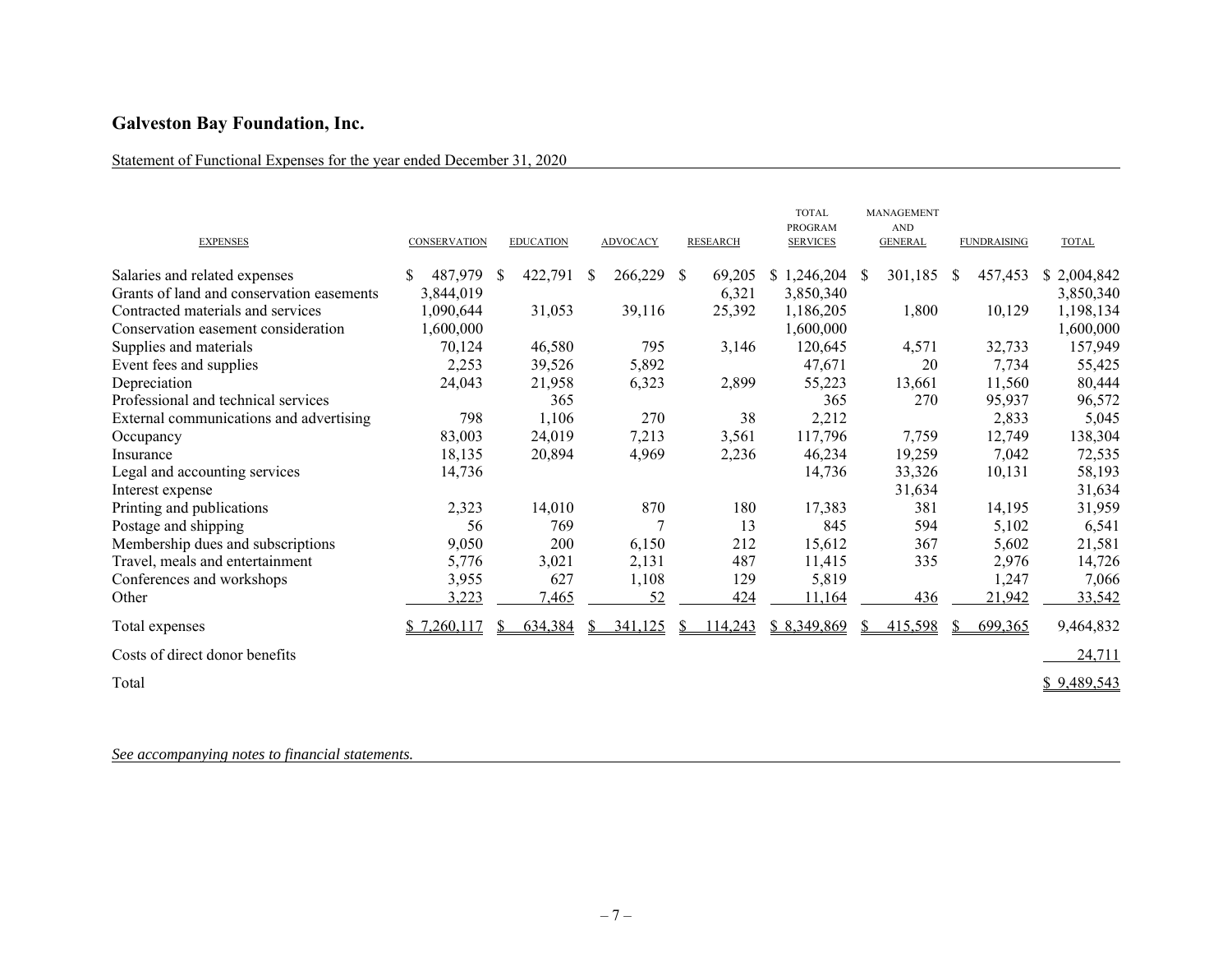## Statements of Cash Flows for the years ended December 31, 2021 and 2020

|                                                                                                                                                                                                      | 2021                                                 | 2020                                                    |
|------------------------------------------------------------------------------------------------------------------------------------------------------------------------------------------------------|------------------------------------------------------|---------------------------------------------------------|
| CASH FLOWS FROM OPERATING ACTIVITIES:<br>Changes in net assets                                                                                                                                       | \$<br>9,575,224                                      | 2,031,659<br>\$                                         |
| Adjustments to reconcile changes in net assets to net cash<br>provided by operating activities:<br>Depreciation                                                                                      | 139,837                                              | 80,444                                                  |
| Forgiveness of note payable<br>Contributed use of property<br>Easement transferred to conservation partner                                                                                           | (100,000)<br>55,831<br>3,716,106                     | 55,831                                                  |
| Capital campaign contributions<br>Changes in operating assets and liabilities:                                                                                                                       | (2,018,168)                                          | (1,143,176)                                             |
| Prepaids and other receivables<br>Contributions and grants receivable (excluding capital campaign)<br>Accounts payable and other accrued liabilities<br>Refundable advances<br>Funds held for others | 97,193<br>143,107<br>(121, 191)<br>48,848            | (107,092)<br>(110, 551)<br>(10,754)<br>26,272<br>25,216 |
| Net cash provided by operating activities                                                                                                                                                            | 11,536,787                                           | 847,849                                                 |
| CASH FLOWS FROM INVESTING ACTIVITIES:<br>Purchase of property<br>Proceeds from truck insurance                                                                                                       | (11,359,450)                                         | (2,000,104)<br>15,084                                   |
| Net cash used by investing activities                                                                                                                                                                | (11,359,450)                                         | (1,985,020)                                             |
| CASH FLOWS FROM FINANCING ACTIVITIES:<br>Proceeds from capital campaign contributions<br>Payments on notes payable                                                                                   | 1,958,042<br>(13,718)                                | 2,028,479<br>(11, 975)                                  |
| Net cash provided by financing activities                                                                                                                                                            | 1,944,324                                            | 2,016,504                                               |
| NET CHANGE IN CASH                                                                                                                                                                                   | 2,121,661                                            | 879,333                                                 |
| Cash, beginning of year                                                                                                                                                                              | 4,438,889                                            | 3,559,556                                               |
| Cash, end of year                                                                                                                                                                                    | 6,560,550                                            | 4,438,889                                               |
| Reconciliation of cash balances:<br>Cash<br>Cash held for board-designated reserves<br>Cash restricted for capital campaign<br>Total cash                                                            | 2,877,823<br>\$<br>440,000<br>3,242,727<br>6,560,550 | 2,092,687<br>S.<br>230,000<br>2,116,202<br>4,438,889    |
| Supplemental disclosure of cash flow information:<br>Interest paid                                                                                                                                   | \$28,920                                             | \$31,634                                                |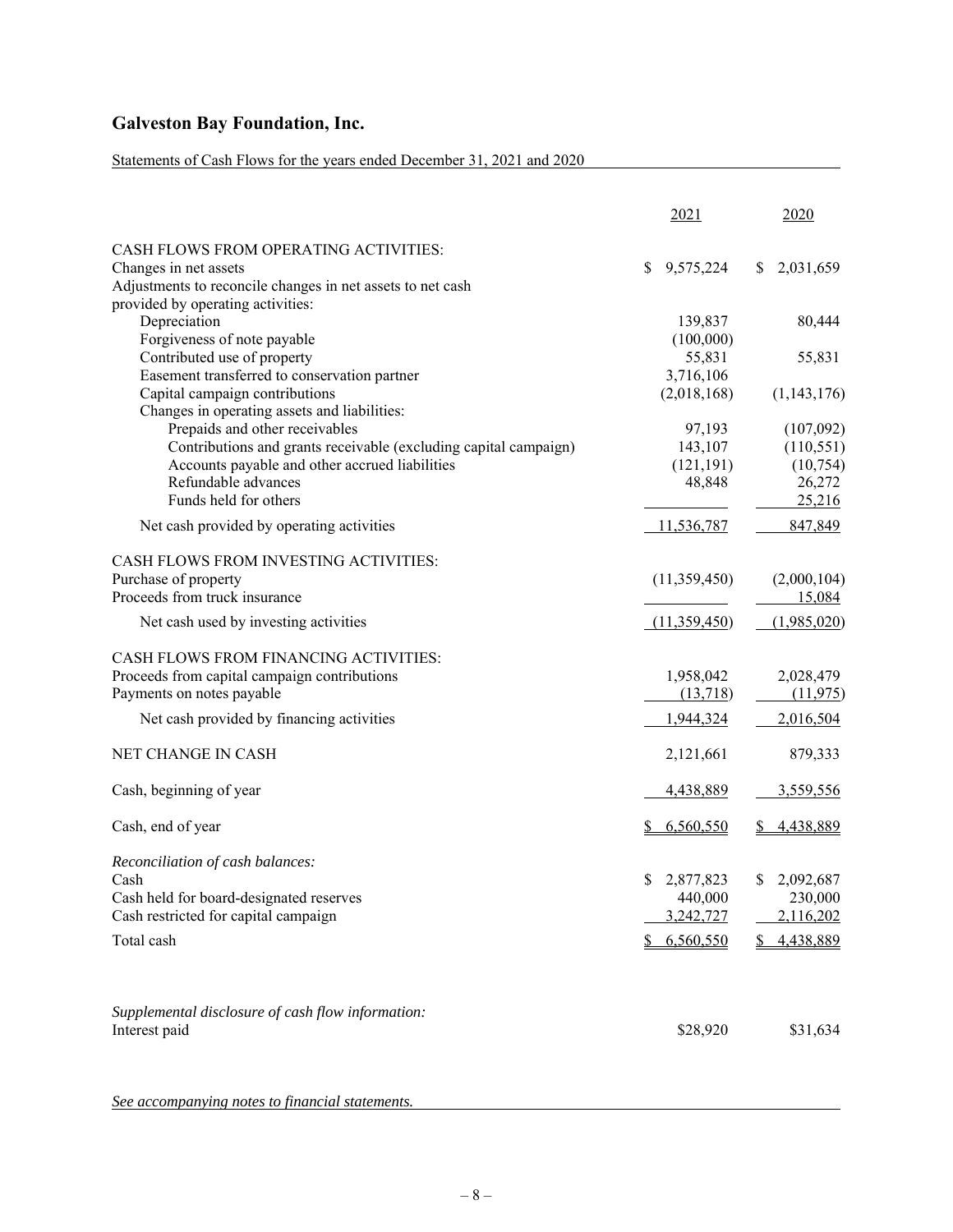Notes to Financial Statements for the years ended December 31, 2021 and 2020

### **NOTE 1 – ORGANIZATION AND SIGNIFICANT ACCOUNTING POLICIES**

Organization – Galveston Bay Foundation (the Foundation) is a local conservation organization working to preserve and protect Galveston Bay. Programs in land conservation, habitat restoration, environmental education, advocacy and research help ensure Galveston Bay remains a healthy and productive place for generations to come.

*Conservation* programs work to preserve, protect, and restore important coastal habitats that provide critical ecosystem services and have suffered loss or degradation. The Foundation works closely with numerous partners in land acquisition, land stewardship, habitat restoration, and habitat enhancement activities across Galveston Bay. As an accredited land trust, the Foundation protects natural areas by acquiring real estate and partnering with landowners to establish conservation easements on private lands. Currently, the Foundation owns or holds conservation easements on over 13,800 acres of land around Galveston Bay to ensure it is conserved in perpetuity. Habitat restoration activities work to ensure healthy habitats for productive and sustainable populations of native species. Projects focus on shoreline protection; wetlands, oyster reef, and bird rookery restoration; and removal of marine debris.

*Education* and outreach programs reach thousands of youth and adults each year. The goal of the programs are to develop a knowledgeable constituency, ranging from school children to public officials, which recognizes the positive quality-of-life benefits that a healthy Galveston Bay system provides for the Houston-Galveston region. Youth-focused programs aim to cultivate life-long stewards of Galveston Bay through environmental education experiences that nurture exploration and inquisition. In 2021, the Foundation continued offering education programs in the classroom and on Galveston Bay, as well as virtually. Beyond youth education, public outreach initiatives consist of campaigns and events aimed at increasing the public's awareness of the importance of Galveston Bay. Ongoing campaigns educate targeted segments of the population on various Galveston Bay issues of concern. The Foundation continues to host its annual signature education and outreach events, including the family friendly "Bay Day Festival" and the popular "Bike Around the Bay" bike ride that showcases the natural beauty of Galveston Bay while aiming to raise awareness and encourage area citizens to appreciate and visit Galveston Bay. The Foundation also offers rain barrel installation workshops and distributes rain barrels to the public.

*Advocacy* programs position the Foundation as the guardian of Galveston Bay. The goal is to encourage and actively seek solutions to conflicts among the diverse users of Galveston Bay. The Foundation attempts to balance the multiple uses of Galveston Bay so that the long-term interests of Galveston Bay itself are not compromised. Through initiatives such as the Galveston Bay Report Card (released in partnership with the Houston Advanced Research Center) and the Galveston Bay Action Network (GBAN) pollution reporting app, the Foundation provides tools to enable the public to take positive actions for Galveston Bay.

*Research* programs focus on the monitoring some of Galveston Bay's most valuable coastal resources. Several programs utilize trained citizen scientists to augment professional monitoring data and aid in watershed planning. Most monitoring efforts are ongoing in an effort to collect large datasets spanning many years. Some, however, are initiated to allow the Foundation to respond to incidents impacting Galveston Bay. Beyond the research efforts the Foundation takes on, it also regularly advocates for the allocation of research dollars to the region to ensure the health of Galveston Bay and its users.

The Foundation receives significant support from federal, state, and local grants and contracts in support of its education, conservation, research, and advocacy programs. This funding often requires non-federal, voluntary matching funds at a ratio of at least 1:1. The Foundation matches grant funding with state, local, and private funds, in-kind contributions, and volunteer participation.

Federal income tax status – The Foundation is exempt from federal income tax under  $\S501(c)(3)$  of the Internal Revenue Code and is classified as a public charity under  $\S509(a)(1)$ .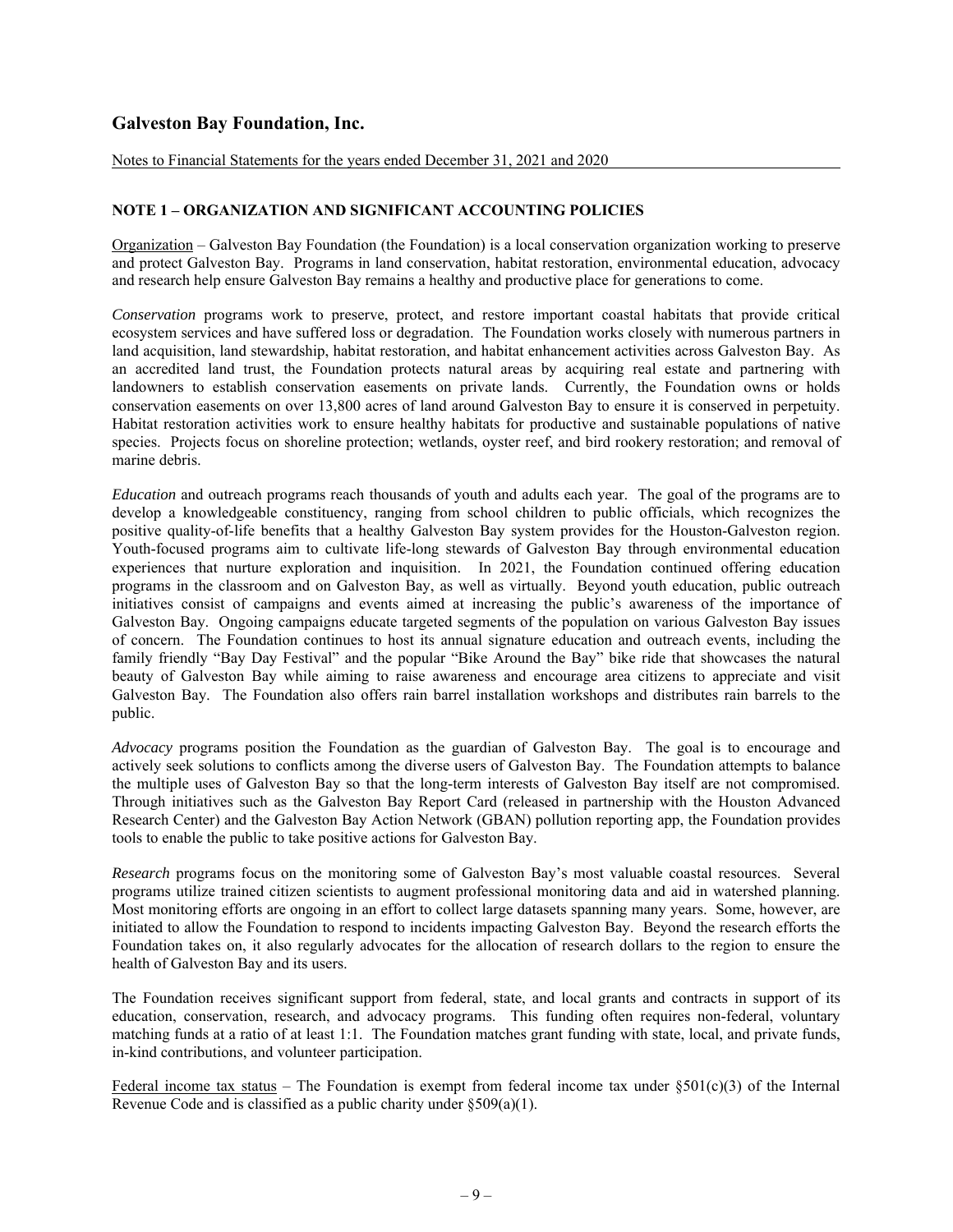Operating measure – The operating activities of the Foundation exclude revenue and expenses related to donorrestricted contributions and expenditures for long-term purposes, such as property acquisitions, debt reduction, and construction.

Contributions and grants receivable that are expected to be collected within one year are reported at net realizable value. Amounts expected to be collected in more than one year are discounted to estimate the present value of future cash flows. Discounts are computed using risk-free interest rates applicable to the years in which the contributions are received. An allowance for contributions and grants receivable is provided when it is believed accounts may not be collected in full. It is the Foundation's policy to write off receivables against the allowance when management determines the receivable will not be collected.

Property is reported at cost or, in the case of donated property, at estimated fair value at the time of the donation. Property, excluding land and artwork, is depreciated using the straight-line method over the estimated useful lives of the assets, generally from 3 to 20 years.

Net asset classification – Net assets, revenue, gains, and losses are classified based on the existence or absence of donor-imposed restrictions, as follows:

- *Net assets without donor restrictions* are not subject to donor-imposed restrictions even though their use may be limited in other respects such as by contract or board designation.
- *Net assets with donor restrictions* are subject to donor-imposed restrictions. Restrictions may be temporary in nature, such as those that will be met by the passage of time or use for a purpose specified by the donor, or may be perpetual in nature, where the donor stipulates that resources be maintained in perpetuity. Net assets are released from restrictions when the stipulated time has elapsed, or purpose has been fulfilled, or both. Contributions of long-lived assets and of assets restricted for acquisition of long-lived assets are released when those assets are placed in service.

Contributions and grants are recognized as revenue at fair value when an unconditional commitment is received from the donor. Contributions received with donor stipulations that limit their use are classified as restricted support. Conditional contributions, that is those with a measurable performance or other barrier and a right of return, are not recognized until the conditions on which they depend have been met.

A portion of the Foundation's contributions are derived from cost-reimbursement federal, state, and other government grant contracts which are conditioned upon certain performance requirements and/or the incurrence of allowable qualifying expenses. Revenue is recognized when the Foundation has incurred expenditures in compliance with specific contract grant provisions. Amounts received prior to incurring qualifying expenditures are reported as refundable advances.

In-kind contributions – Contributed materials, services and use of facilities are recognized as contributions at fair value when an unconditional commitment is received from the donor. The related expense is recognized as contributed materials, services and facilities are used. Contributions of services are recognized when services received (a) create or enhance nonfinancial assets or (b) require specialized skills, are provided by individuals possessing those skills, and would typically need to be purchased if not provided by donation.

A substantial number of volunteers have contributed significant amounts of time in connection with programs, administration, and fundraising for which no amount has been recorded in the financial statements because the donated services did not meet the criteria for recognition under generally accepted accounting principles. During the years ended December 31, 2021 and 2020, these volunteers provided donated hours of approximately 6,519 and 6,239, respectively.

Conservation easements represent rights to restrict the use, access, and development of certain properties. In conformity with the practice followed by many land trusts, conservation easements purchased or donated are not recorded as assets in the statement of financial position. The Foundation believes the conservation easements do not have a future value as the property interest held by the Foundation provides no affirmative rights beyond the obligation to monitor and enforce the terms of the easements. Costs incurred in obtaining easements are expensed as incurred. Contributed easements and purchased easements acquired are recognized at the estimated fair value of the easement on the date of donation as conservation contributions and expense in the statement of activities.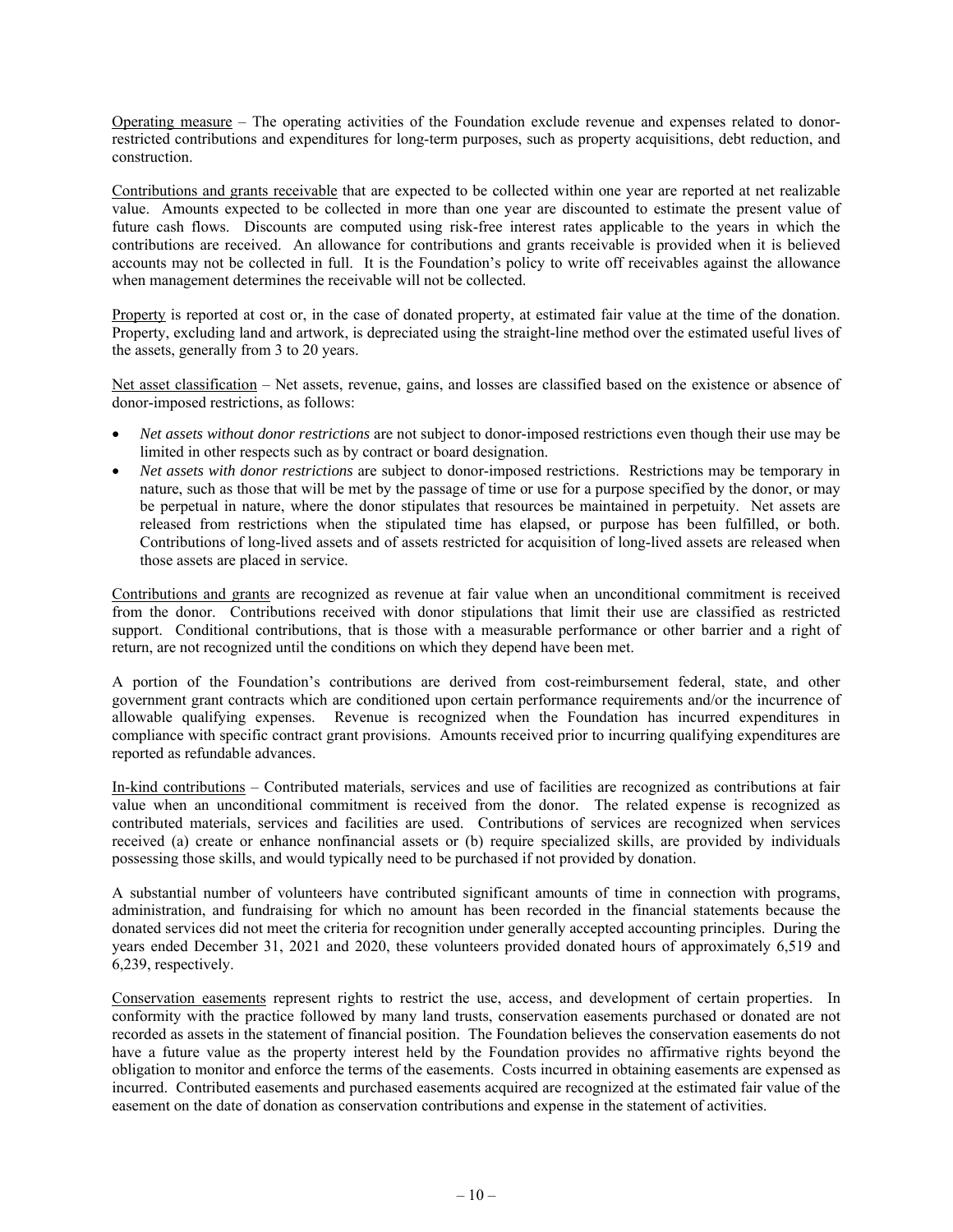Program fees are recognized as revenue at a point in time when the related services are provided or performance obligations are met. Amounts received in advance are reported as deferred revenue. There are no contract assets or deferred liabilities for the last three years.

Advertising costs – Advertising costs are expensed as incurred.

Functional allocation of expenses – Expenses are reported by their functional classification. Program services are the direct conduct or supervision of activities that fulfill the purposes for which the organization exists. Fundraising activities include the solicitation of contributions of money, securities, materials, facilities, other assets, and time. Management and general activities are not directly identifiable with specific program or fundraising activities. Expenses that are attributable to more than one activity are allocated among the activities benefitted. Salaries and related costs are allocated on the basis of estimated time and effort expended. Depreciation of buildings and improvements and occupancy costs are allocated based on square footage and employee estimated time and effort. Information technology costs are allocated based on estimates of time and cost specific technology utilized.

Estimates – Management must make estimates and assumptions to prepare financial statements in accordance with generally accepted accounting principles. These estimates and assumptions affect the reported amounts of assets and liabilities, the disclosure of contingent assets and liabilities, the reported amounts of revenue and expenses, and the allocation of expenses among various functions. Actual results could vary from the estimates that were used.

Reclassification – Grant revenue and other contributions reported in the statement of activities for the year ended December 31, 2020 were reclassified to be consistent with the current year presentation, which includes reclassifying the federal Paycheck Protection Program revenue of \$325,000 from contributions to grant revenue. In addition, additional special event revenues included with other contributions were reclassified for the year ended December 31, 2020. These reclassifications had no effect on the reported total revenue.

Recent financial accounting pronouncement – In September 2020, the Financial Accounting Standards Board issued Accounting Standards Update (ASU) 2020-07, *Presentation and Disclosures by Not-for-Profit Entities for Contributed Nonfinancial Assets*. The ASU improves financial reporting by providing new presentation and disclosure requirements about contributed nonfinancial assets for not-for-profit entities, including additional disclosure requirements for recognized contributed services. This ASU is effective for fiscal year ending December 31, 2022 and will be applied on a retrospective basis. Upon adoption, management expects to expand the disclosures related to contributed nonfinancial assets.

### **NOTE 2 – LIQUIDITY AND AVAILABILITY OF RESOURCES**

Financial assets available for general expenditure, that is, without donor or other restrictions limiting their use within one year of December 31 comprise the following:

|                                                              | 2021           | 2020            |
|--------------------------------------------------------------|----------------|-----------------|
| Financial assets:                                            |                |                 |
| Cash                                                         | S<br>6,560,550 | 4,438,889<br>S. |
| Contributions and grants receivable, net                     | 1.906.204      | 1,989,185       |
| Other receivables                                            | 6,759          | 411             |
| Total financial assets                                       | 8,473,513      | 6,428,485       |
| Less financial assets not available for general expenditure: |                |                 |
| Funds held for others                                        | (155, 476)     | (155, 476)      |
| Board-designated operating reserves                          | (440,000)      | (230,000)       |
| Donor-restricted for stewardship and legal defense funds     | (319,075)      | (239, 815)      |
| Cash and contributions receivable for capital campaign       | (4,306,006)    | (3,119,355)     |
| Other donor-restricted funds not expected to be expended     |                |                 |
| in coming year                                               | (287, 373)     |                 |
| Total financial assets available for general expenditure     | 2,965,583      | 2.683.839       |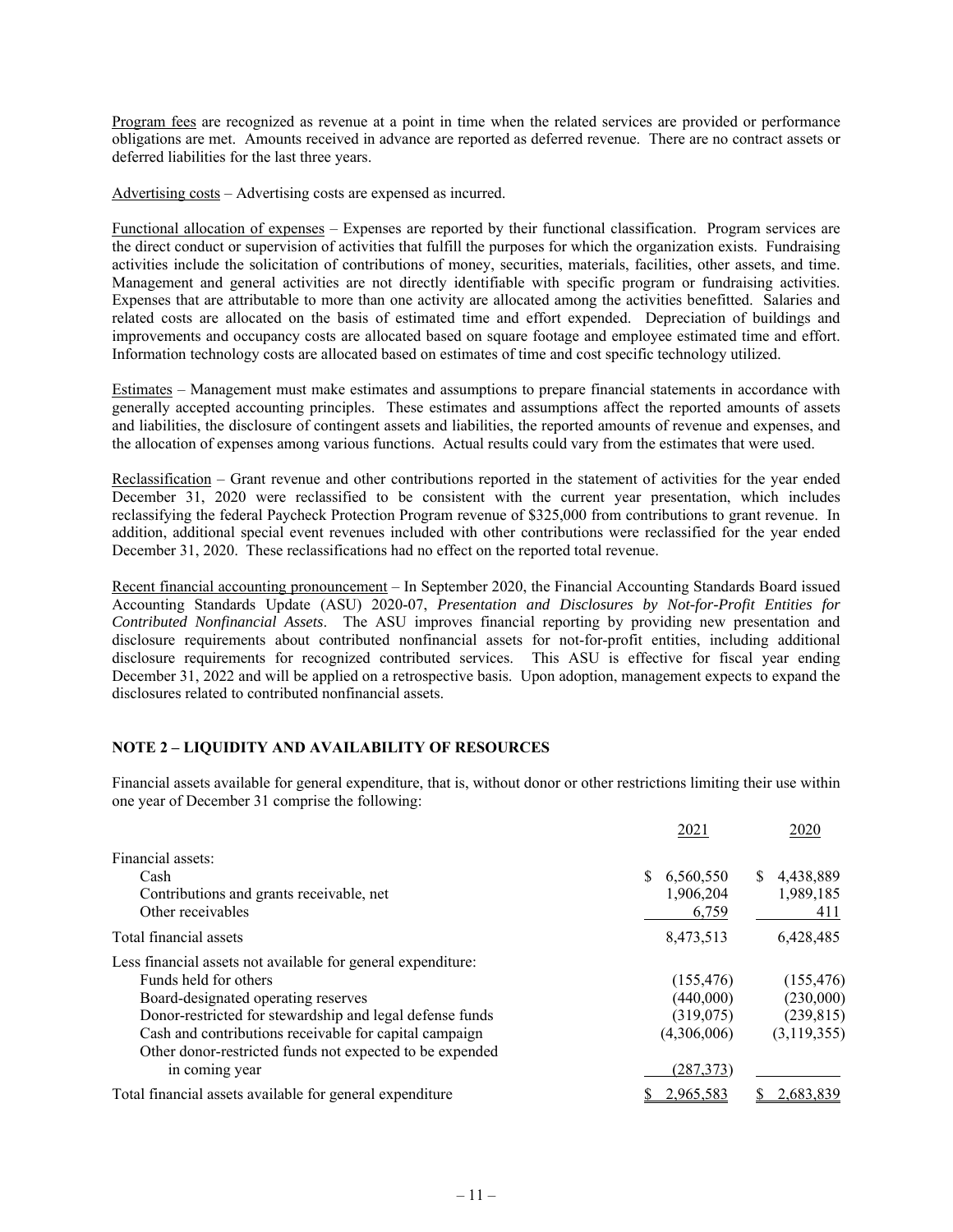For purposes of analyzing resources available to meet general expenditures over a 12-month period, the Foundation considers expenditures (excluding capital campaign expenditures) related to its ongoing activities to preserve and protect Galveston Bay, including land conservation, habitat restoration, environmental education, outreach, advocacy and research, as well as the conduct of services undertaken to support those activities, to be general expenditures. As part of the Foundation's liquidity management, it structures its financial assets to be available as its general expenditures, liabilities, and other obligations become due.

The Foundation's Board of Directors has designated a portion of its resources without donor restrictions to be set aside as an operating reserve for unexpected financial needs. These funds remain available to be spent at the discretion of the Board of Directors. In addition, when the Foundation accepts a conservation easement, it also requests a donor contribution to the stewardship, administrative, and legal defense funds to support necessary costs to monitor, enforce and defend the Foundation's easement in perpetuity, as they arise.

In January 2021, the Foundation received approximately \$367,200 under a Federal Paycheck Protection Program loan, which was fully forgiven as of August 2021.

The Foundation is conducting a capital campaign, *Charting the Course for Galveston Bay*, to raise \$24.6 million for construction of a new headquarters and nature center in Kemah, Texas. The Foundation has recognized approximately \$13.6 million in cash and contributions receivable through December 31, 2021. In addition, there is \$2 million in conditional promises to give not yet recognized because the conditions have not been met.

### **NOTE 3 – CASH**

At December 31, 2021 and 2020, the Foundation had deposits of \$5,393,927 and \$2,911,628 in a cash management account with a securities brokerage firm. Those deposits were maintained in interest-bearing deposit accounts at various banks not to exceed \$250,000; however, at times, deposits in a single banking institution did exceed \$250,000 and were over the Federal Deposit Insurance Corporation insurance limits. All other cash balances are maintained in deposit accounts with a local nationally chartered bank.

As required by an agreement with the Texas Commission on Environmental Quality (the Commission), the Foundation is required to maintain funds which are contributed by respondents in enforcement actions brought by the Commission in a separate interest-bearing account used exclusively for such funds. These funds total \$51,295 and \$2,089 at December 31, 2021 and 2020.

### **NOTE 4 – CONTRIBUTIONS AND GRANTS RECEIVABLE**

Contributions and grants receivable are as follows:

|                                                                                                                                                               | 2021                               | 2020                              |
|---------------------------------------------------------------------------------------------------------------------------------------------------------------|------------------------------------|-----------------------------------|
| Contributions receivable from others<br>Receivable from government contract grants                                                                            | 1,319,348<br>S<br>640,463          | 1,339,666<br>S<br>705,598         |
| Total contributions and grants receivable<br>Less: Contributions and grants receivable for operating purposes                                                 | 1,959,811<br>(842,952)             | 2,045,264<br>(986, 032)           |
| Total contributions receivable for capital campaign<br>Less: Allowance for uncollectible receivables<br>Discount to present value ranging from 0.27% to 2.20% | 1,116,859<br>(40, 184)<br>(13,396) | 1,059,232<br>(48, 929)<br>(7,150) |
| Contributions receivable for capital campaign, net                                                                                                            | 1.063.279                          | 1,003,153                         |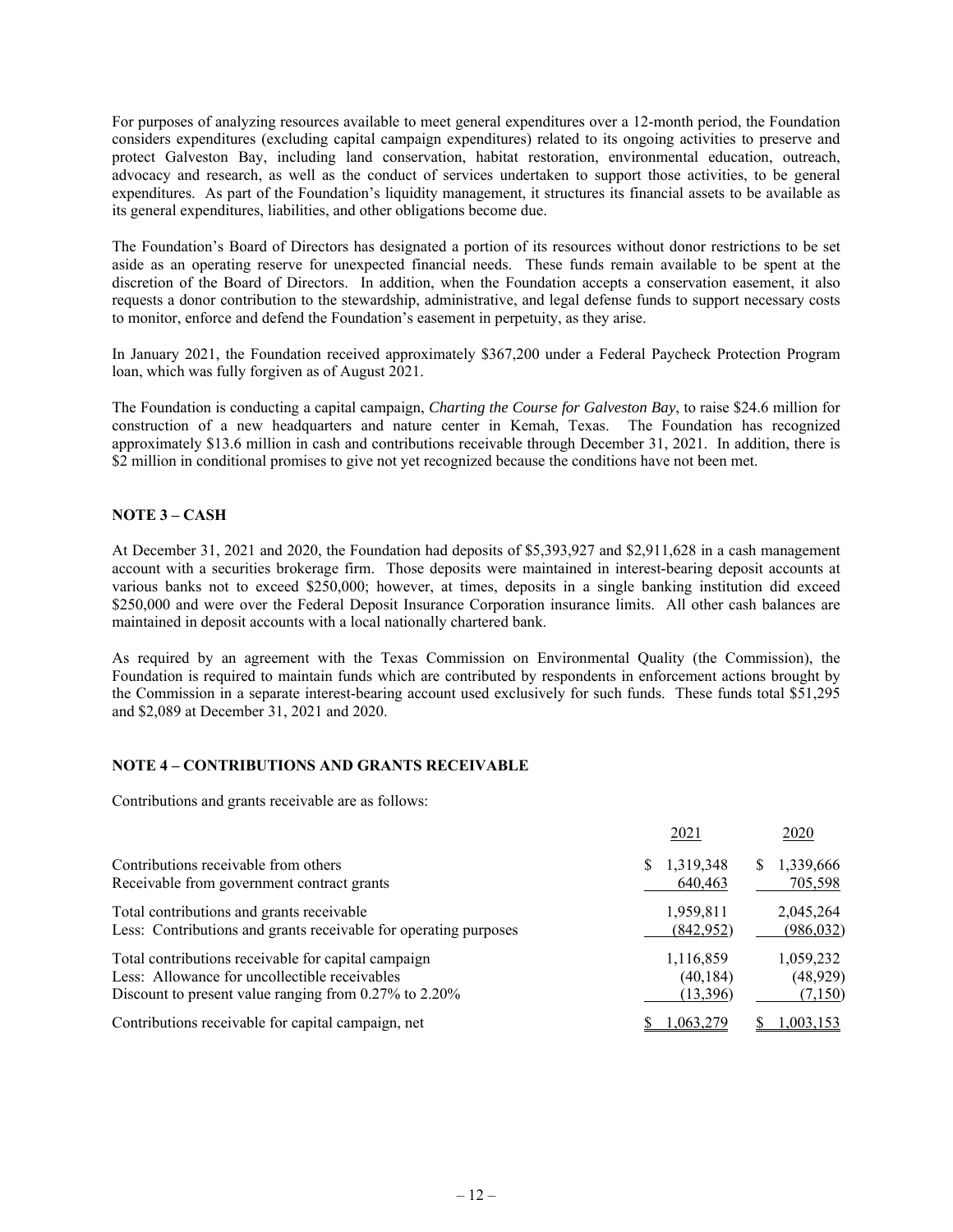Contributions and grants receivable at December 31, 2021 are expected to be collected as follows:

| Less than one year                        | \$ 1.342,711 |
|-------------------------------------------|--------------|
| One to five years                         | 617,073      |
| Total contributions and grants receivable | \$1.959.784  |

Two donors make up 76% of contributions receivable from others at December 31, 2021.

The Foundation received a conditional grant totaling \$5,000,000 for the construction of the new Kemah headquarters and nature center. The grant is conditioned upon certain stages of land development and construction occurring. As of December 31, 2021, \$3,000,000 has been received and recognized as the conditions have been met, and \$2,000,000 remains conditioned upon the stages of the next phase of construction.

The Foundation has been awarded cost-reimbursement government grant awards of approximately \$16,781,000 that have not been recognized at December 31, 2021 because qualifying expenditures have not yet been incurred.

### **NOTE 5 – PROPERTY**

Property owned and used by the Foundation consists of the following:

|                                               | 2021       | 2020            |
|-----------------------------------------------|------------|-----------------|
| Nondepreciable assets:                        |            |                 |
| Land for headquarters and nature center<br>S. | 5,490,466  | 5,490,466<br>S. |
| Land held for conservation purposes           | 10,740,834 | 3,708,180       |
| Construction in progress                      | 792,950    | 338,797         |
| Contributed artwork                           | 9,400      | 9,400           |
| Depreciable assets:                           |            |                 |
| <b>Building</b>                               | 2,075,859  | 2,047,762       |
| Furniture and equipment                       | 435,867    | 271,812         |
| Total property                                | 19,545,376 | 11,866,417      |
| Less: Accumulated depreciation                | (317, 441) | (183, 599)      |
| Property, net                                 | 19.227.935 | \$11,682,818    |

### *Land held for conservation*

Land held for conservation purposes includes 19 tracts of land totaling 8,316 acres at December 31, 2021 and 17 tracts of land totaling 3,512 acres at December 31, 2020.

Land held for conservation purposes also includes 1,213 acres totaling \$1,837,717 at December 31, 2021 and 1,203 acres totaling \$1,705,403 at December 31, 2020 that were purchased with federal funds. Under the terms of these agreements, the federal agency maintains an interest in the property, and the Foundation must inform the passthrough agencies before selling the land and must repay the grant if the amount is not reinvested in similar conservation land.

Additionally, land held for conservation purposes includes 480 acres in Galveston County that is restricted totaling approximately \$105,000. These acres were donated with a donor and deed restrictions for conservation.

### *Contributed use of property*

The Foundation entered into two lease agreements for the use of property for the oyster restoration project at \$10 a year and for the use of property at the Ecocenter for \$1 a year until June 30, 2023. The fair market value of the contributed use of the property is reported in the statement of financial position as contributed use of property and is amortized over the life of the leases. The amortization of the contributed use of this property is reported in program occupancy expense in the statement of functional expenses.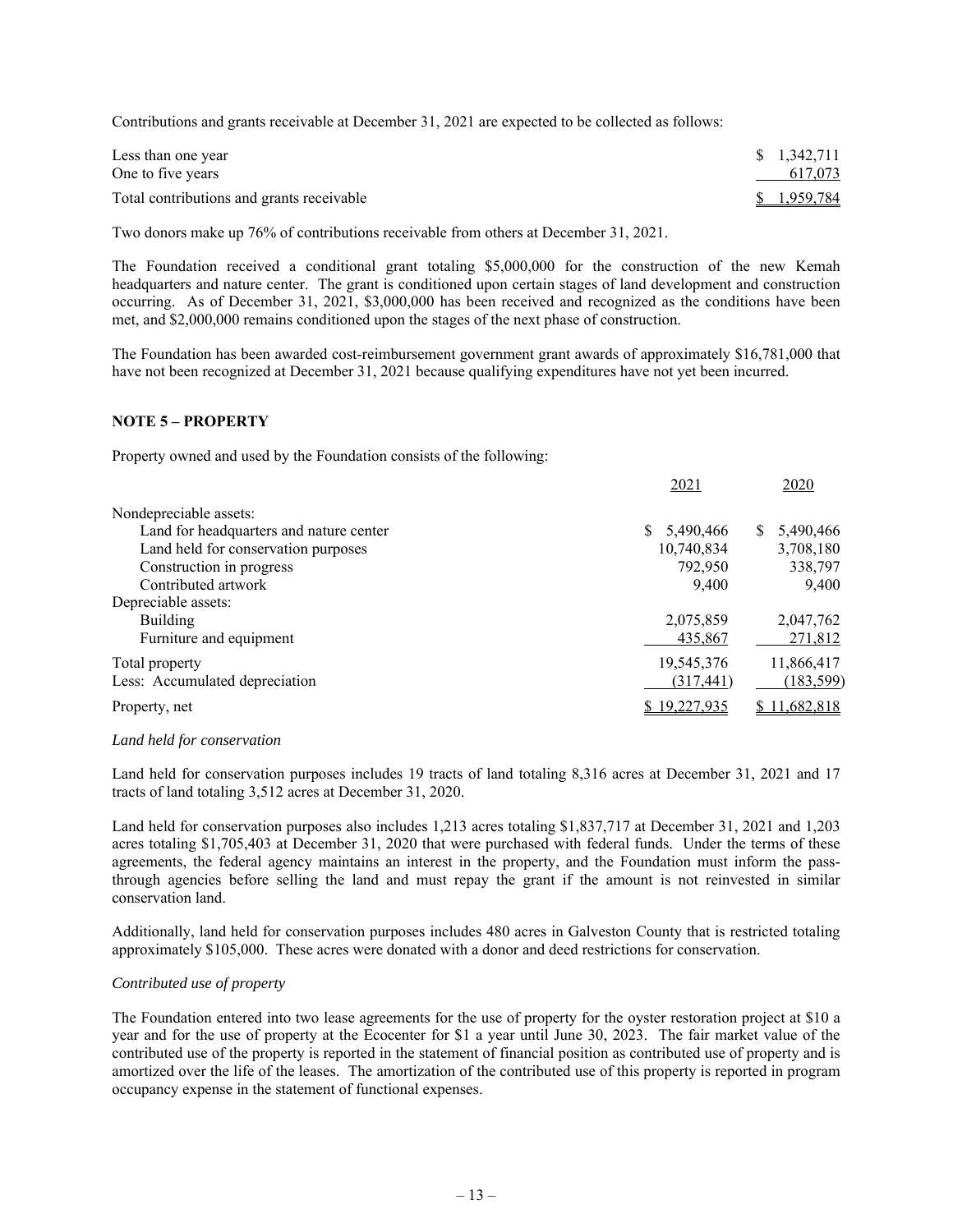### **NOTE 6 – CONSERVATION EASEMENTS**

In 2021, the Foundation closed on five new conservation properties and increased conservation land holdings by approximately 67 percent. The first and largest acquisition (fee title) was the Chocolate Bay Preserve, a 4,714-acre tract along Halls Bayou and West Galveston Bay in Brazoria and Chambers Counties, that was purchased at an appraised value of \$10.6 million, funded by donors. The conservation easement on the land was required to be transferred to a conservation partner for in perpetuity stewardship valued at approximately \$3.7 million, which is included in grants of land and conservation easement expense. The Foundation also purchased (fee title) a 10-acre addition to the Flo Hannah Prairie in Brazoria County, in the amount of \$131,314. These two acquisitions increased property balances recorded at December 31, 2021.

The three remaining tracts attained in 2021 were conservation easements, which included a 13-acre expansion of an existing easement near Sweetwater Lake in Galveston County, a 458-acre tract adjacent to the Anahuac NWR in Chambers County, and a 365-acre transfer on Bolivar Peninsula, adjacent to Houston Audubon's Bolivar Flats Sanctuary. These easements are valued at approximately \$1,090,000 and included in conservation easement consideration expense for 2021.

During 2020, 106-acres at Dollar Bay in Galveston County, appraised at \$3.2 million, was purchased at \$1.6 million with state funds. Contribution revenue totaling \$1.6 million was recorded for the difference between the appraised value and the purchase price. Title of the land was subsequently transferred to Texas City and a conservation easement was placed on the land to be managed by the Foundation. The value of the easement was estimated at 50% of the appraised value, or \$1.6 million, and was recorded as conservation expense for the estimated fair value of the development rights on this property. The amount of \$1.6 million is included in grants to conservation partners for the value of the land transferred to Texas City.

In addition to the land held for conservation purposes disclosed in Note 5, the Foundation also secures conservation easements on properties it does not own. The Foundation holds conservation easements on 15 tracts of land totaling 5,154 acres at December 31, 2021. The Foundation monitors these easements in the normal course of its operations and costs are expensed as incurred.

The Foundation is committed to monitoring the conservation easements on the properties in order to ensure that the terms of the conservation easements are not violated. If any violation of these easements is deemed to have occurred, the Foundation will take the appropriate steps to remedy the situation.

### **NOTE 7 – NOTES PAYABLE**

Notes payable consist of the following:

|                                                                                                                                                                                                                                                                                                                      |   | 2021    |    | 2020              |
|----------------------------------------------------------------------------------------------------------------------------------------------------------------------------------------------------------------------------------------------------------------------------------------------------------------------|---|---------|----|-------------------|
| Note payable from a bank to refinance the loan from the Conservation Fund<br>that purchased a 17-acre tract of land and building for Trinity Bay nature<br>center; fixed interest rate of 4.75%; principal and accrued interest due at<br>maturity on November 18, 2023; secured by a deed of trust on the property. | S | 593,419 | S  | 607,137           |
| Unsecured, non-interest bearing note payable to Kirby Corporation for<br>\$400,000 to purchase a 30-acre tract of land for new headquarters and<br>nature center; remaining principal payments were forgiven in April 2021.                                                                                          |   |         |    | 100,000           |
| Total notes payable                                                                                                                                                                                                                                                                                                  |   | 593.419 |    | 707.137           |
| Principal payments of notes payable at December 31, 2021 are due as follows:                                                                                                                                                                                                                                         |   |         |    |                   |
| 2022<br>2023                                                                                                                                                                                                                                                                                                         |   |         | \$ | 14,394<br>579,025 |
| Total                                                                                                                                                                                                                                                                                                                |   |         |    | 593,419           |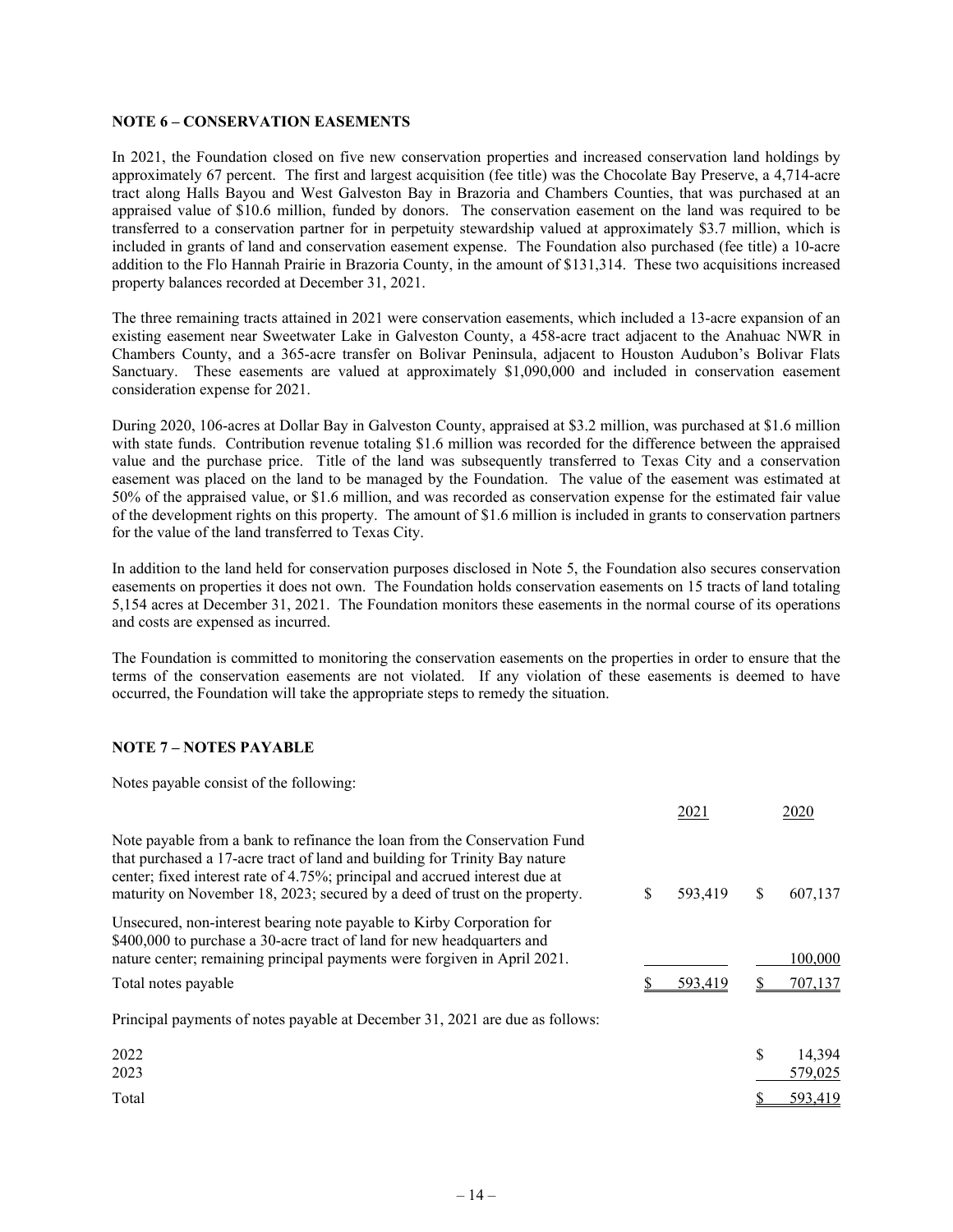## **NOTE 8 – NET ASSETS WITHOUT DONOR RESTRICTIONS**

Net assets without donor restrictions are comprised of the following:

|                                                                                                                                                                                                           | 2021                                                                              | 2020                                                                           |
|-----------------------------------------------------------------------------------------------------------------------------------------------------------------------------------------------------------|-----------------------------------------------------------------------------------|--------------------------------------------------------------------------------|
| Unrestricted property, net of depreciation and related debt<br>Board-designated operating reserves<br>Undesignated                                                                                        | \$17,736,338<br>440,000<br>1,249,863                                              | \$10,533,846<br>230,000<br>1,030,848                                           |
| Net assets without donor restrictions                                                                                                                                                                     | \$19,426,201                                                                      | \$11,794,694                                                                   |
| <b>NOTE 9 - NET ASSETS WITH DONOR RESTRICTIONS</b>                                                                                                                                                        |                                                                                   |                                                                                |
| Net assets with donor restrictions are restricted as follows:                                                                                                                                             |                                                                                   |                                                                                |
|                                                                                                                                                                                                           | 2021                                                                              | 2020                                                                           |
| Subject to expenditure for specified purpose:<br>Charting the Course for Galveston Bay capital campaign<br>Conservation $-$ other<br>Conservation – land acquisition<br>Education<br>Advocacy<br>Research | 5,153,036<br><sup>\$</sup><br>1,283,476<br>380,700<br>261,730<br>34,914<br>23,808 | 3,455,862<br><sup>\$</sup><br>975,411<br>380,700<br>232,811<br>85,552<br>1.180 |
| Total subject to expenditure for specified purpose                                                                                                                                                        | 7,137,664                                                                         | 5,131,516                                                                      |
| Subject to passage of time:<br>Contributed use of facilities<br>Contributions receivable that are not restricted by donors,<br>but which are unavailable for expenditure until due                        | 72,598                                                                            | 128,429<br>6,600                                                               |
| Not subject to appropriation or expenditure:<br>Land restricted for conservation<br>Other                                                                                                                 | 105,228<br>5,249                                                                  | 105,228<br>5,249                                                               |
| Total net assets with donor restrictions                                                                                                                                                                  | 7,320,739<br>\$                                                                   | 5,377,022<br>\$                                                                |